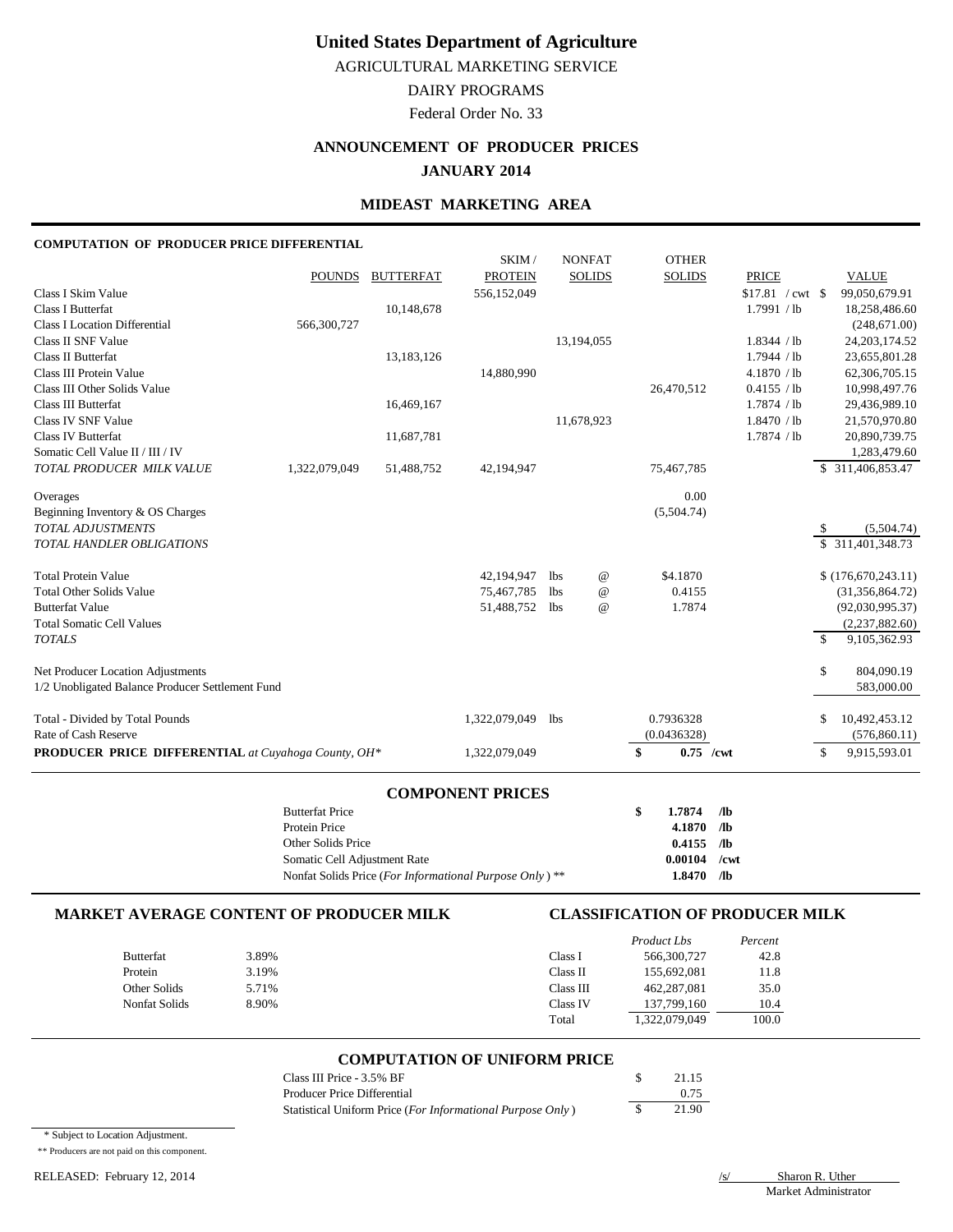AGRICULTURAL MARKETING SERVICE

DAIRY PROGRAMS

Federal Order No. 33

## **ANNOUNCEMENT OF PRODUCER PRICES FEBRUARY 2014**

## **MIDEAST MARKETING AREA**

#### **COMPUTATION OF PRODUCER PRICE DIFFERENTIAL**

|                                                            |               |                  | SKIM/                   |            | <b>NONFAT</b>   | <b>OTHER</b>      |                   |    |                    |
|------------------------------------------------------------|---------------|------------------|-------------------------|------------|-----------------|-------------------|-------------------|----|--------------------|
|                                                            | <b>POUNDS</b> | <b>BUTTERFAT</b> | <b>PROTEIN</b>          |            | <b>SOLIDS</b>   | <b>SOLIDS</b>     | <b>PRICE</b>      |    | <b>VALUE</b>       |
| Class I Skim Value                                         |               |                  | 492,647,983             |            |                 |                   | $$18.57$ / cwt \$ |    | 91,484,730.46      |
| <b>Class I Butterfat</b>                                   |               | 8,895,909        |                         |            |                 |                   | 1.7425 / lb       |    | 15,501,121.48      |
| <b>Class I Location Differential</b>                       | 501,543,892   |                  |                         |            |                 |                   |                   |    | (211, 957.39)      |
| Class II SNF Value                                         |               |                  |                         |            | 18,181,607      |                   | 1.9189 / lb       |    | 34,888,685.60      |
| Class II Butterfat                                         |               | 13,031,001       |                         |            |                 |                   | 2.0179 / lb       |    | 26,295,256.94      |
| Class III Protein Value                                    |               |                  | 12,950,326              |            |                 |                   | 4.6044 / lb       |    | 59,628,481.05      |
| Class III Other Solids Value                               |               |                  |                         |            |                 | 23, 247, 382      | 0.4453 / lb       |    | 10,352,059.22      |
| Class III Butterfat                                        |               | 15,128,610       |                         |            |                 |                   | 2.0109 / lb       |    | 30,422,121.86      |
| Class IV SNF Value                                         |               |                  |                         |            | 15,405,268      |                   | 1.8914 / lb       |    | 29, 137, 523.88    |
| <b>Class IV Butterfat</b>                                  |               | 13,039,182       |                         |            |                 |                   | 2.0109 / lb       |    | 26,220,491.03      |
| Somatic Cell Value II / III / IV                           |               |                  |                         |            |                 |                   |                   |    | 1,370,327.13       |
| TOTAL PRODUCER MILK VALUE                                  | 1,296,733,160 | 50,094,702       | 41,221,360              |            |                 | 74,072,076        |                   | S. | 325,088,841.26     |
| Overages                                                   |               |                  |                         |            |                 | 249,674.21        |                   |    |                    |
| Beginning Inventory & OS Charges                           |               |                  |                         |            |                 | 17,023.09         |                   |    |                    |
| TOTAL ADJUSTMENTS                                          |               |                  |                         |            |                 |                   |                   | S  | 266,697.30         |
| <b>TOTAL HANDLER OBLIGATIONS</b>                           |               |                  |                         |            |                 |                   |                   | \$ | 325, 355, 538.56   |
| <b>Total Protein Value</b>                                 |               |                  | 41,221,360              | <b>lbs</b> | $^{\copyright}$ | \$4.6044          |                   |    | \$(189,799,629.98) |
| <b>Total Other Solids Value</b>                            |               |                  | 74,072,076              | <b>lbs</b> | $^{\copyright}$ | 0.4453            |                   |    | (32, 984, 295.47)  |
| <b>Butterfat Value</b>                                     |               |                  | 50,094,702              | <b>lbs</b> | $^{\omega}{}$   | 2.0109            |                   |    | (100, 735, 436.22) |
| <b>Total Somatic Cell Values</b>                           |               |                  |                         |            |                 |                   |                   |    | (2,207,526.90)     |
| <b>TOTALS</b>                                              |               |                  |                         |            |                 |                   |                   | -S | (371, 350.01)      |
| Net Producer Location Adjustments                          |               |                  |                         |            |                 |                   |                   | \$ | 626,273.30         |
| 1/2 Unobligated Balance Producer Settlement Fund           |               |                  |                         |            |                 |                   |                   |    | 625,000.00         |
| Total - Divided by Total Pounds                            |               |                  | 1,296,733,160           | lbs        |                 | 0.0678569         |                   | \$ | 879,923.29         |
| Rate of Cash Reserve                                       |               |                  |                         |            |                 | (0.0478569)       |                   |    | (620, 576.29)      |
| <b>PRODUCER PRICE DIFFERENTIAL</b> at Cuyahoga County, OH* |               |                  | 1,296,733,160           |            |                 | $0.02$ /cwt<br>\$ |                   | S. | 259,347.00         |
|                                                            |               |                  | <b>COMPONENT PRICES</b> |            |                 |                   |                   |    |                    |

| 2.0109 | /lb                                                            |
|--------|----------------------------------------------------------------|
|        |                                                                |
|        |                                                                |
|        |                                                                |
|        | /lb                                                            |
|        | \$<br>$4.6044$ /lb<br>$0.4453$ /lb<br>$0.00114$ /cwt<br>1.8914 |

#### **MARKET AVERAGE CONTENT OF PRODUCER MILK CLASSIFICATION OF PRODUCER MILK**

|                      |       |           | Product Lbs  | Percent |
|----------------------|-------|-----------|--------------|---------|
| <b>Butterfat</b>     | 3.86% | Class I   | 501,543,892  | 38.7    |
| Protein              | 3.18% | Class II  | 209,635,058  | 16.2    |
| Other Solids         | 5.71% | Class III | 406,265,916  | 31.3    |
| <b>Nonfat Solids</b> | 8.89% | Class IV  | 179.288.294  | 13.8    |
|                      |       | Total     | ,296,733,160 | 100.0   |

#### **COMPUTATION OF UNIFORM PRICE**

| Class III Price - 3.5% BF                                  | 23.35 |
|------------------------------------------------------------|-------|
| Producer Price Differential                                | 0.02  |
| Statistical Uniform Price (For Informational Purpose Only) | 23.37 |

\* Subject to Location Adjustment.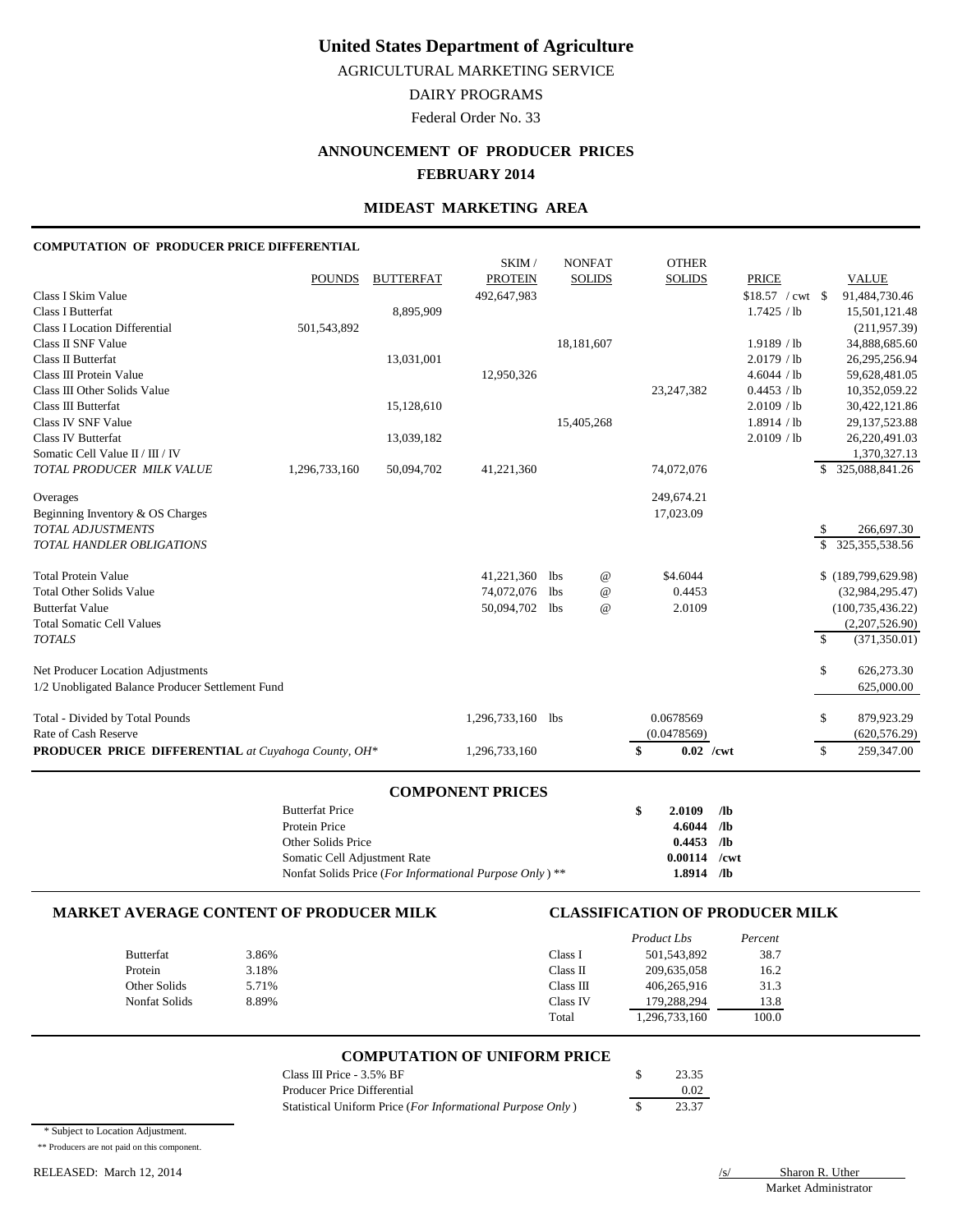AGRICULTURAL MARKETING SERVICE

DAIRY PROGRAMS

Federal Order No. 33

# **ANNOUNCEMENT OF PRODUCER PRICES**

## **MARCH 2014**

## **MIDEAST MARKETING AREA**

### **COMPUTATION OF PRODUCER PRICE DIFFERENTIAL**

|                                                     |               |                  | SKIM/                   |            | <b>NONFAT</b>   | <b>OTHER</b>      |                    |               |                       |
|-----------------------------------------------------|---------------|------------------|-------------------------|------------|-----------------|-------------------|--------------------|---------------|-----------------------|
|                                                     | <b>POUNDS</b> | <b>BUTTERFAT</b> | <b>PROTEIN</b>          |            | <b>SOLIDS</b>   | <b>SOLIDS</b>     | <b>PRICE</b>       |               | <b>VALUE</b>          |
| Class I Skim Value                                  |               |                  | 519,515,522             |            |                 |                   | $$19.14$ / cwt \\$ |               | 99,435,270.91         |
| <b>Class I Butterfat</b>                            |               | 9,316,948        |                         |            |                 |                   | 2.0498 / lb        |               | 19,097,879.99         |
| <b>Class I Location Differential</b>                | 528,832,470   |                  |                         |            |                 |                   |                    |               | (221, 411.29)         |
| Class II SNF Value                                  |               |                  |                         |            | 17,011,147      |                   | 1.9633 / lb        |               | 33,397,984.88         |
| Class II Butterfat                                  |               | 15,151,902       |                         |            |                 |                   | 2.0472 / lb        |               | 31,018,973.81         |
| Class III Protein Value                             |               |                  | 15,594,759              |            |                 |                   | 4.5172 / lb        |               | 70,444,645.35         |
| Class III Other Solids Value                        |               |                  |                         |            |                 | 28, 233, 254      | 0.47 / lb          |               | 13,269,629.38         |
| Class III Butterfat                                 |               | 18,425,103       |                         |            |                 |                   | 2.0402 / lb        |               | 37,590,895.11         |
| Class IV SNF Value                                  |               |                  |                         |            | 19,789,871      |                   | 1.9027 / lb        |               | 37,654,187.54         |
| Class IV Butterfat                                  |               | 12,552,978       |                         |            |                 |                   | 2.0402 / lb        |               | 25,610,585.71         |
| Somatic Cell Value II / III / IV                    |               |                  |                         |            |                 |                   |                    |               | 1,623,859.66          |
| TOTAL PRODUCER MILK VALUE                           | 1,448,153,292 | 55,446,931       | 45,645,116              |            |                 | 82,825,935        |                    | \$            | 368,922,501.05        |
| Overages                                            |               |                  |                         |            |                 | 8,836.89          |                    |               |                       |
| Beginning Inventory & OS Charges                    |               |                  |                         |            |                 | 4,254.72          |                    |               |                       |
| TOTAL ADJUSTMENTS                                   |               |                  |                         |            |                 |                   |                    | \$            | 13,091.61             |
| <b>TOTAL HANDLER OBLIGATIONS</b>                    |               |                  |                         |            |                 |                   |                    | \$.           | 368,935,592.66        |
| <b>Total Protein Value</b>                          |               |                  | 45,645,116              | <b>lbs</b> | $^{\copyright}$ | \$4.5172          |                    |               | \$ (206, 188, 118.02) |
| <b>Total Other Solids Value</b>                     |               |                  | 82,825,935              | <b>lbs</b> | $^{\copyright}$ | 0.47              |                    |               | (38,928,189.45)       |
| <b>Butterfat Value</b>                              |               |                  | 55,446,931              | lbs        | $^{\omega}{}$   | 2.0402            |                    |               | (113, 122, 828.62)    |
| <b>Total Somatic Cell Values</b>                    |               |                  |                         |            |                 |                   |                    |               | (2,523,417.61)        |
| <b>TOTALS</b>                                       |               |                  |                         |            |                 |                   |                    | $\mathcal{S}$ | 8,173,038.96          |
| Net Producer Location Adjustments                   |               |                  |                         |            |                 |                   |                    | \$            | 781,514.98            |
| 1/2 Unobligated Balance Producer Settlement Fund    |               |                  |                         |            |                 |                   |                    |               | 617,000.00            |
| Total - Divided by Total Pounds                     |               |                  | 1,448,153,292           | lbs        |                 | 0.6609489         |                    | \$            | 9,571,553.94          |
| Rate of Cash Reserve                                |               |                  |                         |            |                 | (0.0409489)       |                    |               | (593,002.84)          |
| PRODUCER PRICE DIFFERENTIAL at Cuyahoga County, OH* |               |                  | 1,448,153,292           |            |                 | \$<br>$0.62$ /cwt |                    | $\mathbb{S}$  | 8,978,551.10          |
|                                                     |               |                  | <b>COMPONENT PRICES</b> |            |                 |                   |                    |               |                       |

| COMMONDER TRICED                                                   |     |                |     |
|--------------------------------------------------------------------|-----|----------------|-----|
| <b>Butterfat Price</b>                                             | \$. | $2.0402$ /lb   |     |
| Protein Price                                                      |     | $4.5172$ /lb   |     |
| Other Solids Price                                                 |     | $0.4700$ /lb   |     |
| Somatic Cell Adjustment Rate                                       |     | $0.00113$ /cwt |     |
| Nonfat Solids Price (For Informational Purpose Only) <sup>**</sup> |     | 1.9027         | /lb |

#### **MARKET AVERAGE CONTENT OF PRODUCER MILK CLASSIFICATION OF PRODUCER MILK**

|                  |       |           | <b>Product Lbs</b> | Percent |
|------------------|-------|-----------|--------------------|---------|
| <b>Butterfat</b> | 3.83% | Class I   | 528,832,470        | 36.5    |
| Protein          | 3.15% | Class II  | 199.728.901        | 13.8    |
| Other Solids     | 5.72% | Class III | 492,888,523        | 34.0    |
| Nonfat Solids    | 8.87% | Class IV  | 226,703,398        | 15.7    |
|                  |       | Total     | 1,448,153,292      | 100.0   |

#### **COMPUTATION OF UNIFORM PRICE**

| Class III Price - 3.5% BF                                  | 23.33 |
|------------------------------------------------------------|-------|
| Producer Price Differential                                | 0.62  |
| Statistical Uniform Price (For Informational Purpose Only) | 23.95 |

\* Subject to Location Adjustment.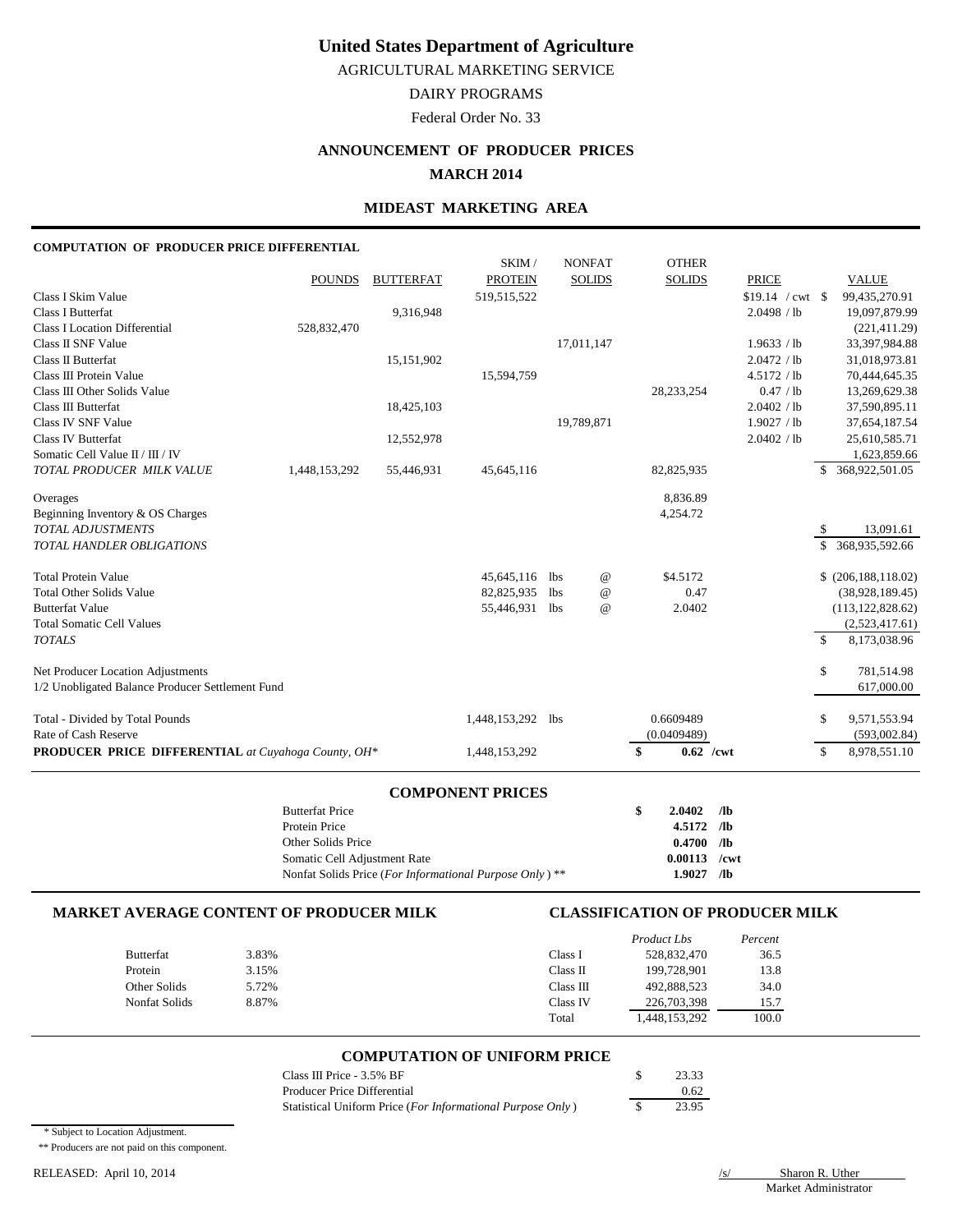AGRICULTURAL MARKETING SERVICE

DAIRY PROGRAMS

Federal Order No. 33

## **ANNOUNCEMENT OF PRODUCER PRICES**

## **APRIL 2014**

### **MIDEAST MARKETING AREA**

#### **COMPUTATION OF PRODUCER PRICE DIFFERENTIAL**

|                                                                  | <b>Butterfat Price</b> |                  |                          |                   |                 | \$<br>2.1207      | /1 <sub>b</sub>   |               |                                      |
|------------------------------------------------------------------|------------------------|------------------|--------------------------|-------------------|-----------------|-------------------|-------------------|---------------|--------------------------------------|
|                                                                  |                        |                  | <b>COMPONENT PRICES</b>  |                   |                 |                   |                   |               |                                      |
| <b>PRODUCER PRICE DIFFERENTIAL</b> at Cuyahoga County, OH*       |                        |                  | 1,420,814,569            |                   |                 | \$<br>$0.17$ /cwt |                   | $\mathcal{S}$ | 2,415,384.08                         |
| Rate of Cash Reserve                                             |                        |                  |                          |                   |                 | (0.0428475)       |                   |               | (608, 783.52)                        |
| Total - Divided by Total Pounds                                  |                        |                  | 1,420,814,569            | <b>lbs</b>        |                 | 0.2128475         |                   | \$            | 3,024,167.60                         |
| 1/2 Unobligated Balance Producer Settlement Fund                 |                        |                  |                          |                   |                 |                   |                   |               | 587,000.00                           |
| Net Producer Location Adjustments                                |                        |                  |                          |                   |                 |                   |                   | \$            | 705,847.97                           |
|                                                                  |                        |                  |                          |                   |                 |                   |                   |               |                                      |
| <b>TOTALS</b>                                                    |                        |                  |                          |                   |                 |                   |                   | $\mathcal{S}$ | 1,731,319.63                         |
| <b>Total Somatic Cell Values</b>                                 |                        |                  |                          |                   |                 |                   |                   |               | (112, 342, 723.13)<br>(2,686,154.09) |
| <b>Total Other Solids Value</b><br><b>Butterfat Value</b>        |                        |                  | 81,340,324<br>52,974,359 | <b>lbs</b><br>lbs | @<br>$\omega$   | 0.4926<br>2.1207  |                   |               | (40,068,243.61)                      |
| <b>Total Protein Value</b>                                       |                        |                  | 43,978,549               | lbs               | $^{\copyright}$ | \$4.7089          |                   |               | \$ (207,090,589.40)                  |
|                                                                  |                        |                  |                          |                   |                 |                   |                   |               |                                      |
| <b>TOTAL HANDLER OBLIGATIONS</b>                                 |                        |                  |                          |                   |                 |                   |                   | \$.           | 363,919,029.86                       |
| <b>TOTAL ADJUSTMENTS</b>                                         |                        |                  |                          |                   |                 |                   |                   | S             | 160,243.73                           |
| Beginning Inventory & OS Charges                                 |                        |                  |                          |                   |                 | 39,734.95         |                   |               |                                      |
| Overages                                                         |                        |                  |                          |                   |                 | 120,508.78        |                   |               |                                      |
| TOTAL PRODUCER MILK VALUE                                        | 1,420,814,569          | 52,974,359       | 43,978,549               |                   |                 | 81,340,324        |                   |               | \$ 363,758,786.13                    |
| Somatic Cell Value II / III / IV                                 |                        |                  |                          |                   |                 |                   |                   |               | 1,750,480.10                         |
| <b>Class IV Butterfat</b>                                        |                        | 10,418,494       |                          |                   |                 |                   | 2.1207 / lb       |               | 22,094,500.22                        |
| Class IV SNF Value                                               |                        |                  |                          |                   | 21,569,012      |                   | 1.8328 / lb       |               | 39,531,685.20                        |
| Class III Butterfat                                              |                        | 17,038,257       |                          |                   |                 |                   | 2.1207 / lb       |               | 36,133,031.62                        |
| Class III Other Solids Value                                     |                        |                  |                          |                   |                 | 25,096,851        | 0.4926 / lb       |               | 12,362,708.80                        |
| Class III Protein Value                                          |                        |                  | 13,612,012               |                   |                 |                   | 4.7089 / lb       |               | 64,097,603.31                        |
| Class II Butterfat                                               |                        | 16,608,722       |                          |                   |                 |                   | 2.1277 / lb       |               | 35,338,377.84                        |
| Class II SNF Value                                               |                        |                  |                          |                   | 19,032,731      |                   | 1.9911 / lb       |               | 37,896,070.70                        |
| <b>Class I Butterfat</b><br><b>Class I Location Differential</b> | 511,965,858            | 8,908,886        |                          |                   |                 |                   | 2.0294 / lb       |               | 18,079,693.24<br>(212, 914, 92)      |
| Class I Skim Value                                               |                        |                  | 503,056,972              |                   |                 |                   | $$19.22 / cwt$ \$ |               | 96,687,550.02                        |
|                                                                  | <b>POUNDS</b>          | <b>BUTTERFAT</b> | <b>PROTEIN</b>           |                   | <b>SOLIDS</b>   | <b>SOLIDS</b>     | <b>PRICE</b>      |               | <b>VALUE</b>                         |
|                                                                  |                        |                  | SKIM/                    |                   | <b>NONFAT</b>   | <b>OTHER</b>      |                   |               |                                      |
|                                                                  |                        |                  |                          |                   |                 |                   |                   |               |                                      |

| <b>Butteriat Price</b>                                  | $2.1207 - 710$ |  |
|---------------------------------------------------------|----------------|--|
| Protein Price                                           | 4.7089 /lb     |  |
| Other Solids Price                                      | $0.4926$ /lb   |  |
| Somatic Cell Adjustment Rate                            | $0.00118$ /cwt |  |
| Nonfat Solids Price (For Informational Purpose Only) ** | $1.8328$ /lb   |  |

#### **MARKET AVERAGE CONTENT OF PRODUCER MILK CLASSIFICATION OF PRODUCER MILK**

|                  |       |           | Product Lbs   | Percent |
|------------------|-------|-----------|---------------|---------|
| <b>Butterfat</b> | 3.73% | Class I   | 511,965,858   | 36.0    |
| Protein          | 3.10% | Class II  | 224,443,971   | 15.8    |
| Other Solids     | 5.72% | Class III | 438,762,990   | 30.9    |
| Nonfat Solids    | 8.82% | Class IV  | 245,641,750   | 17.3    |
|                  |       | Total     | 1,420,814,569 | 100.0   |

#### **COMPUTATION OF UNIFORM PRICE**

| Class III Price - 3.5% BF                                  | 24.31 |
|------------------------------------------------------------|-------|
| Producer Price Differential                                | 0.17  |
| Statistical Uniform Price (For Informational Purpose Only) | 24.48 |

\* Subject to Location Adjustment.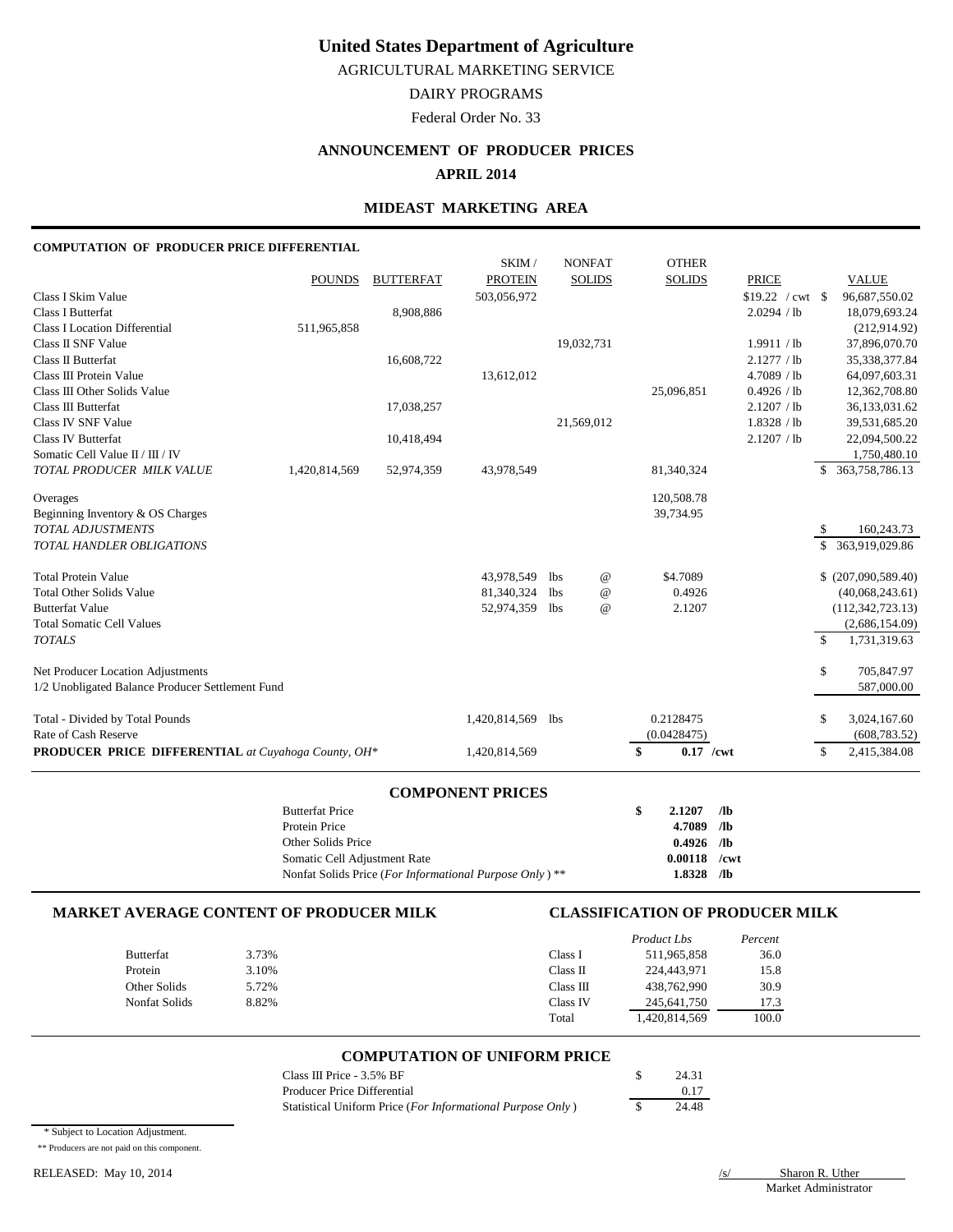AGRICULTURAL MARKETING SERVICE

DAIRY PROGRAMS

Federal Order No. 33

## **ANNOUNCEMENT OF PRODUCER PRICES**

**MAY 2014**

### **MIDEAST MARKETING AREA**

#### **COMPUTATION OF PRODUCER PRICE DIFFERENTIAL**

| Total - Divided by Total Pounds<br>Rate of Cash Reserve<br><b>PRODUCER PRICE DIFFERENTIAL</b> at Cuyahoga County, OH*                                              |               |                               | 1,540,856,291 lbs<br>1,540,856,291     |                    |                                | 1.5174460<br>(0.0474460)<br>\$<br>1.47 /cwt |                                                                         | \$<br>S   | 23,381,662.37<br>(731, 074.68)<br>22,650,587.69                                                    |
|--------------------------------------------------------------------------------------------------------------------------------------------------------------------|---------------|-------------------------------|----------------------------------------|--------------------|--------------------------------|---------------------------------------------|-------------------------------------------------------------------------|-----------|----------------------------------------------------------------------------------------------------|
| Net Producer Location Adjustments<br>1/2 Unobligated Balance Producer Settlement Fund                                                                              |               |                               |                                        |                    |                                |                                             |                                                                         | \$        | 930,989.09<br>597,000.00                                                                           |
| <b>Total Other Solids Value</b><br><b>Butterfat Value</b><br><b>Total Somatic Cell Values</b><br><b>TOTALS</b>                                                     |               |                               | 88,314,933<br>56,292,305               | lbs.<br><b>lbs</b> | $^{\copyright}$<br>$^{\,a}$    | 0.4897<br>2.2721                            |                                                                         | \$        | (43, 247, 822.69)<br>(127, 901, 746.21)<br>(2,663,395.29)<br>21,853,673.28                         |
| Overages<br>Beginning Inventory & OS Charges<br>TOTAL ADJUSTMENTS<br>TOTAL HANDLER OBLIGATIONS<br><b>Total Protein Value</b>                                       |               |                               | 47,171,444                             | lbs                | $^{\,a}$                       | 19,934.84<br>(43, 386.45)<br>\$3.9553       |                                                                         | -\$<br>\$ | (23, 451.61)<br>382,243,849.97<br>\$(186,577,212.50)                                               |
| Class IV SNF Value<br><b>Class IV Butterfat</b><br>Somatic Cell Value II / III / IV<br>TOTAL PRODUCER MILK VALUE                                                   | 1,540,856,291 | 10,794,456<br>56,292,305      | 47,171,444                             | 24,103,822         |                                | 88,314,933                                  | 1.6919 / lb<br>2.2721 / lb                                              |           | 40,781,256.46<br>24,526,083.49<br>1,805,261.23<br>\$ 382,267,301.58                                |
| <b>Class I Location Differential</b><br>Class II SNF Value<br>Class II Butterfat<br>Class III Protein Value<br>Class III Other Solids Value<br>Class III Butterfat | 513,558,857   | 17,136,901<br>19,316,134      | 16,784,194                             |                    | 17,228,598                     | 31,387,065                                  | 1.8956 / lb<br>2.2791 / lb<br>3.9553 / lb<br>0.4897 / lb<br>2.2721 / lb |           | (223, 024.77)<br>32,658,530.34<br>39,056,711.08<br>66,386,522.55<br>15,370,245.75<br>43,888,188.08 |
| Class I Skim Value<br><b>Class I Butterfat</b>                                                                                                                     | <b>POUNDS</b> | <b>BUTTERFAT</b><br>9,044,814 | SKIM/<br><b>PROTEIN</b><br>504,514,043 |                    | <b>NONFAT</b><br><b>SOLIDS</b> | <b>OTHER</b><br><b>SOLIDS</b>               | <b>PRICE</b><br>$$19.45 / cwt$ \$<br>2.199 / lb                         |           | <b>VALUE</b><br>98,127,981.37<br>19,889,546.00                                                     |

#### **MARKET AVERAGE CONTENT OF PRODUCER MILK CLASSIFICATION OF PRODUCER MILK**

|                  |       |           | Product Lbs  | Percent |
|------------------|-------|-----------|--------------|---------|
| <b>Butterfat</b> | 3.65% | Class I   | 513,558,857  | 33.3    |
| Protein          | 3.06% | Class II  | 205,922,386  | 13.4    |
| Other Solids     | 5.73% | Class III | 546,688,953  | 35.5    |
| Nonfat Solids    | 8.79% | Class IV  | 274,686,095  | 17.8    |
|                  |       | Total     | .540,856,291 | 100.0   |

Somatic Cell Adjustment Rate **0.00109 /cwt** Nonfat Solids Price (*For Informational Purpose Only* ) \*\* **1.6919 /lb**

#### **COMPUTATION OF UNIFORM PRICE**

| Class III Price - 3.5% BF                                  | 22.57 |
|------------------------------------------------------------|-------|
| Producer Price Differential                                | 1.47  |
| Statistical Uniform Price (For Informational Purpose Only) | 24.04 |

\* Subject to Location Adjustment.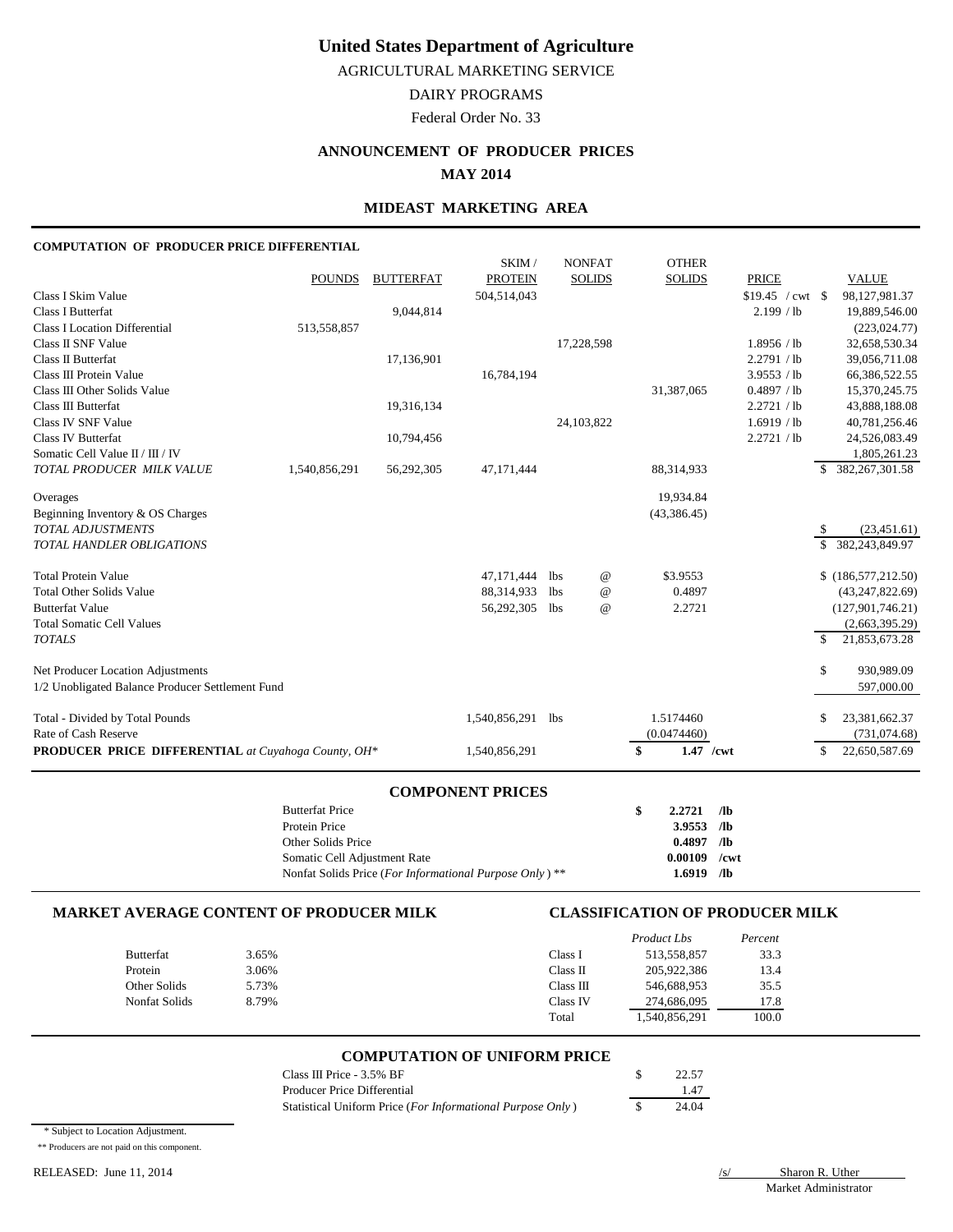AGRICULTURAL MARKETING SERVICE

## DAIRY PROGRAMS

Federal Order No. 33

## **ANNOUNCEMENT OF PRODUCER PRICES**

**JUNE 2014**

### **MIDEAST MARKETING AREA**

#### **COMPUTATION OF PRODUCER PRICE DIFFERENTIAL**

|                                                            |               |                  | SKIM/          | <b>NONFAT</b> | <b>OTHER</b>              |              |                      |
|------------------------------------------------------------|---------------|------------------|----------------|---------------|---------------------------|--------------|----------------------|
|                                                            | <b>POUNDS</b> | <b>BUTTERFAT</b> | <b>PROTEIN</b> | <b>SOLIDS</b> | <b>SOLIDS</b>             | <b>PRICE</b> | <b>VALUE</b>         |
| Class I Skim Value                                         |               |                  | 458,503,432    |               |                           |              | 80,604,903.38        |
| <b>Class I Butterfat</b>                                   |               | 8,607,065        |                |               |                           | 2.2556 / lb  | 19,414,095.82        |
| <b>Class I Location Differential</b>                       | 467,110,497   |                  |                |               |                           |              | (191, 817.87)        |
| Class II SNF Value                                         |               |                  |                | 13,381,362    |                           | 1.7700 / lb  | 23,685,010.74        |
| Class II Butterfat                                         |               | 14,954,214       |                |               |                           | 2.4483 / lb  | 36,612,402.14        |
| Class III Protein Value                                    |               |                  | 16,331,988     |               |                           | 3.3437 / lb  | 54,609,268.27        |
| Class III Other Solids Value                               |               |                  |                |               | 30,925,587                | 0.4942 / lb  | 15,283,425.09        |
| <b>Class III Butterfat</b>                                 |               | 19,461,839       |                |               |                           | 2.4413 / lb  | 47,512,187.54        |
| Class IV SNF Value                                         |               |                  |                | 19,381,040    |                           | 1.6785 / lb  | 32,531,075.68        |
| <b>Class IV Butterfat</b>                                  |               | 6,945,370        |                |               |                           | 2.4413 / lb  | 16,955,731.79        |
| Somatic Cell Value II / III / IV                           |               |                  |                |               |                           |              | 1,424,103.61         |
| TOTAL PRODUCER MILK VALUE                                  | 1,389,087,971 | 49,968,488       | 41,940,101     |               | 79,613,848                |              | \$ 328,440,386.19    |
| Overages                                                   |               |                  |                |               | 11,801.24                 |              |                      |
| Beginning Inventory & OS Charges                           |               |                  |                |               | (47, 926.13)              |              |                      |
| <b>TOTAL ADJUSTMENTS</b>                                   |               |                  |                |               |                           |              | (36, 124.89)<br>-S   |
| <b>TOTAL HANDLER OBLIGATIONS</b>                           |               |                  |                |               |                           |              | \$<br>328,404,261.30 |
| <b>Total Protein Value</b>                                 |               |                  | 41.940.101     | lbs           | \$3.3437<br>$^{\omega}$   |              | \$(140, 235, 115.71) |
| <b>Total Other Solids Value</b>                            |               |                  | 79,613,848     | <b>lbs</b>    | 0.4942<br>$^{\,a}$        |              | (39, 345, 163.70)    |
| <b>Butterfat Value</b>                                     |               |                  | 49,968,488     | lbs           | 2.4413<br>$^{\copyright}$ |              | (121,988,069.75)     |
| <b>Total Somatic Cell Values</b>                           |               |                  |                |               |                           |              | (2,105,402.58)       |
| <b>TOTALS</b>                                              |               |                  |                |               |                           |              | \$<br>24,730,509.56  |
| Net Producer Location Adjustments                          |               |                  |                |               |                           |              | \$<br>907,543.39     |
| 1/2 Unobligated Balance Producer Settlement Fund           |               |                  |                |               |                           |              | 691,000.00           |
| Total - Divided by Total Pounds                            |               |                  | 1,389,087,971  | lbs           | 1.8954201                 |              | \$<br>26,329,052.95  |
| Rate of Cash Reserve                                       |               |                  |                |               | (0.0454201)               |              | (630, 925.15)        |
| <b>PRODUCER PRICE DIFFERENTIAL</b> at Cuyahoga County, OH* |               |                  | 1,389,087,971  |               | \$                        | $1.85$ /cwt  | \$<br>25,698,127.80  |

#### **COMPONENT PRICES**

| <b>Butterfat Price</b>                                  | 2.4413         | /1 <sub>b</sub> |
|---------------------------------------------------------|----------------|-----------------|
| Protein Price                                           | $3.3437$ /lb   |                 |
| Other Solids Price                                      | $0.4942$ /lb   |                 |
| Somatic Cell Adjustment Rate                            | $0.00102$ /cwt |                 |
| Nonfat Solids Price (For Informational Purpose Only) ** | $1.6785$ /lb   |                 |

### **MARKET AVERAGE CONTENT OF PRODUCER MILK CLASSIFICATION OF PRODUCER MILK**

|                  |       |           | Product Lbs   | Percent |
|------------------|-------|-----------|---------------|---------|
| <b>Butterfat</b> | 3.60% | Class 1   | 467,110,497   | 33.6    |
| Protein          | 3.02% | Class II  | 162,691,318   | 11.7    |
| Other Solids     | 5.73% | Class III | 539,323,620   | 38.8    |
| Nonfat Solids    | 8.75% | Class IV  | 219,962,536   | 15.9    |
|                  |       | Total     | 1,389,087,971 | 100.0   |

#### **COMPUTATION OF UNIFORM PRICE**

| Class III Price - 3.5% BF                                  | 21.36 |
|------------------------------------------------------------|-------|
| Producer Price Differential                                | 185   |
| Statistical Uniform Price (For Informational Purpose Only) | 23.21 |

\* Subject to Location Adjustment.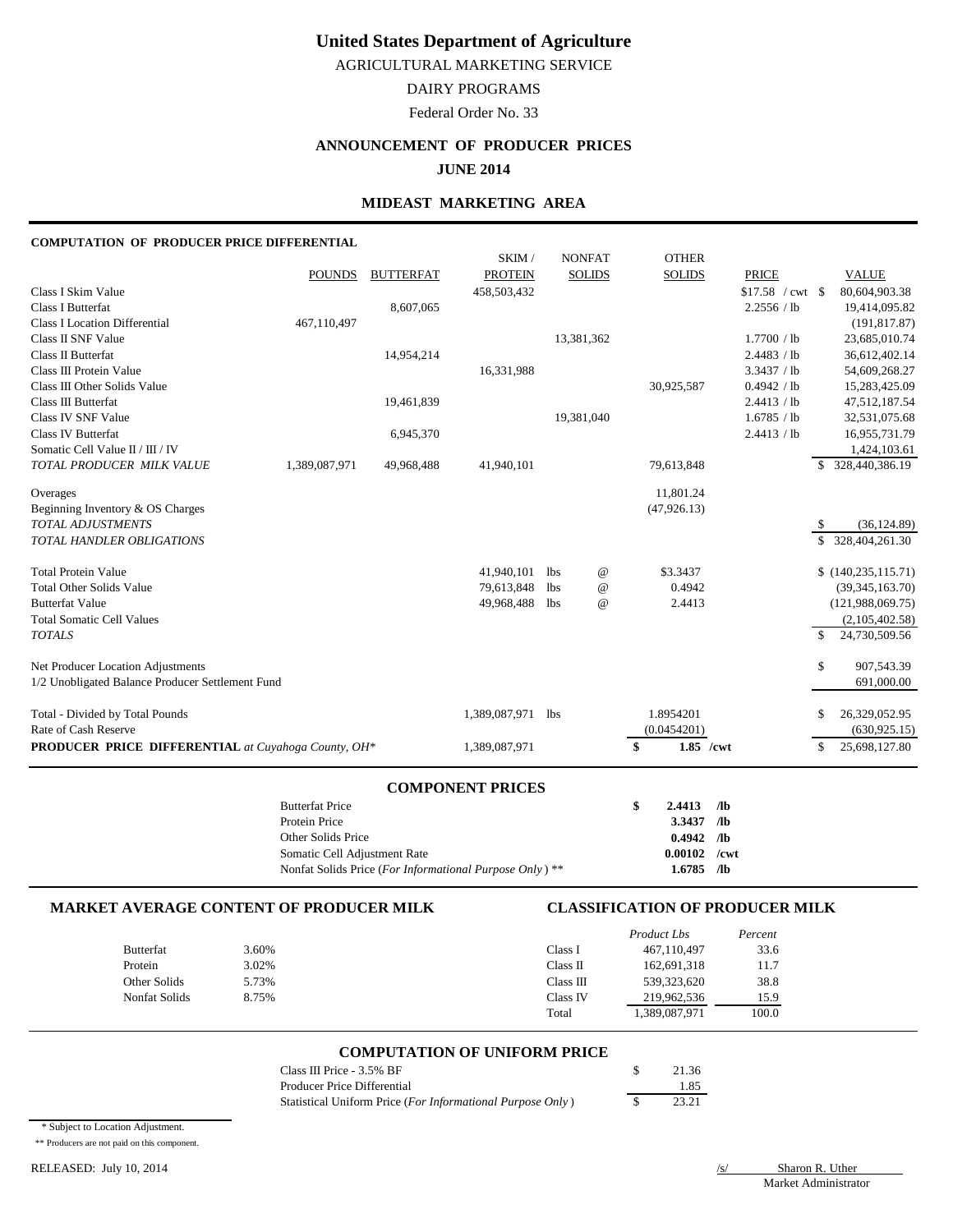AGRICULTURAL MARKETING SERVICE

DAIRY PROGRAMS

Federal Order No. 33

## **ANNOUNCEMENT OF PRODUCER PRICES**

**JULY 2014**

### **MIDEAST MARKETING AREA**

#### **COMPUTATION OF PRODUCER PRICE DIFFERENTIAL**

|                                                            | <b>Butterfat Price</b> |                  | <b>COMPONENT PRICES</b> |            |                 | \$<br>2.6349    | /1 <sub>b</sub>     |     |                                |
|------------------------------------------------------------|------------------------|------------------|-------------------------|------------|-----------------|-----------------|---------------------|-----|--------------------------------|
|                                                            |                        |                  |                         |            |                 |                 |                     |     |                                |
| <b>PRODUCER PRICE DIFFERENTIAL</b> at Cuyahoga County, OH* |                        |                  | 1,419,711,699           |            |                 | 1.88 /cwt<br>\$ |                     | \$  | 26,690,580.62                  |
| Rate of Cash Reserve                                       |                        |                  |                         |            |                 | (0.0487897)     |                     |     | (692, 673.08)                  |
| Total - Divided by Total Pounds                            |                        |                  | 1,419,711,699           | <b>lbs</b> |                 | 1.9287897       |                     | \$  | 27,383,253.70                  |
| 1/2 Unobligated Balance Producer Settlement Fund           |                        |                  |                         |            |                 |                 |                     |     | 699,000.00                     |
| Net Producer Location Adjustments                          |                        |                  |                         |            |                 |                 |                     | \$  | 763,219.15                     |
|                                                            |                        |                  |                         |            |                 |                 |                     |     |                                |
| <b>TOTALS</b>                                              |                        |                  |                         |            |                 |                 |                     | \$. | 25,921,034.55                  |
| <b>Total Somatic Cell Values</b>                           |                        |                  |                         |            |                 |                 |                     |     | (1,954,634.81)                 |
| <b>Butterfat Value</b>                                     |                        |                  | 50,984,035              | lbs        | $\omega$        | 2.6349          |                     |     | (134, 337, 833.83)             |
| <b>Total Other Solids Value</b>                            |                        |                  | 81,373,592              | lbs        | $\circleda$     | 0.5046          |                     |     | (41,061,114.51)                |
| <b>Total Protein Value</b>                                 |                        |                  | 42,732,684              | lbs.       | $^{\copyright}$ | \$3.1798        |                     |     | \$(135,881,388.60)             |
| <b>TOTAL HANDLER OBLIGATIONS</b>                           |                        |                  |                         |            |                 |                 |                     | \$. | 339,156,006.30                 |
| TOTAL ADJUSTMENTS                                          |                        |                  |                         |            |                 |                 |                     | -S  | (77, 425.16)                   |
| Beginning Inventory & OS Charges                           |                        |                  |                         |            |                 | (81, 480.27)    |                     |     |                                |
| Overages                                                   |                        |                  |                         |            |                 | 4,055.11        |                     |     |                                |
| TOTAL PRODUCER MILK VALUE                                  | 1,419,711,699          | 50,984,035       | 42,732,684              |            |                 | 81,373,592      |                     |     | \$ 339, 233, 431. 46           |
| Somatic Cell Value II / III / IV                           |                        |                  |                         |            |                 |                 |                     |     | 1,293,798.12                   |
| <b>Class IV Butterfat</b>                                  |                        | 7,995,656        |                         |            |                 |                 | 2.6349 / lb         |     | 21,067,753.99                  |
| Class IV SNF Value                                         |                        |                  |                         |            | 16,962,596      |                 | 1.6770 / lb         |     | 28,446,273.53                  |
| Class III Butterfat                                        |                        | 18,802,149       |                         |            |                 |                 | 2.6349 / lb         |     | 49,541,782.41                  |
| Class III Other Solids Value                               |                        |                  |                         |            |                 | 32,994,356      | 0.5046 / lb         |     | 16,648,952.07                  |
| Class III Protein Value                                    |                        |                  | 17,361,341              |            |                 |                 | 3.1798 / lb         |     | 55,205,592.13                  |
| <b>Class II Butterfat</b>                                  |                        | 14,850,582       |                         |            |                 |                 | 2.6419 / lb         |     | 39,233,752.56                  |
| Class II SNF Value                                         |                        |                  |                         |            | 12,800,818      |                 | 1.7456 / lb         |     | 22,345,107.91                  |
| <b>Class I Location Differential</b>                       | 495,583,403            | 9,335,648        |                         |            |                 |                 | 2.4577 / lb         |     | 22,944,222.09<br>(204, 546.48) |
| Class I Skim Value<br><b>Class I Butterfat</b>             |                        |                  | 486, 247, 755           |            |                 |                 | $$17.01$ / cwt \ \$ |     | 82,710,743.13                  |
|                                                            | <b>POUNDS</b>          | <b>BUTTERFAT</b> | <b>PROTEIN</b>          |            | <b>SOLIDS</b>   | <b>SOLIDS</b>   | <b>PRICE</b>        |     | <b>VALUE</b>                   |
|                                                            |                        |                  | SKIM/                   |            | <b>NONFAT</b>   | <b>OTHER</b>    |                     |     |                                |
|                                                            |                        |                  |                         |            |                 |                 |                     |     |                                |

| 20 accordia 1100                                        | <br>$-0.00$    |  |
|---------------------------------------------------------|----------------|--|
| Protein Price                                           | $3.1798$ /lb   |  |
| Other Solids Price                                      | $0.5046$ /lb   |  |
| Somatic Cell Adjustment Rate                            | $0.00102$ /cwt |  |
| Nonfat Solids Price (For Informational Purpose Only) ** | $1.6770$ /lb   |  |

#### **MARKET AVERAGE CONTENT OF PRODUCER MILK CLASSIFICATION OF PRODUCER MILK**

|               |       |           | Product Lbs   | Percent |
|---------------|-------|-----------|---------------|---------|
| Butterfat     | 3.59% | Class I   | 495,583,403   | 34.9    |
| Protein       | 3.01% | Class II  | 156, 357, 364 | 11.0    |
| Other Solids  | 5.73% | Class III | 573,195,275   | 40.4    |
| Nonfat Solids | 8.74% | Class IV  | 194, 575, 657 | 13.7    |
|               |       | Total     | 1,419,711,699 | 100.0   |

#### **COMPUTATION OF UNIFORM PRICE**

| Class III Price - 3.5% BF                                  | 21.60 |
|------------------------------------------------------------|-------|
| Producer Price Differential                                | 1.88  |
| Statistical Uniform Price (For Informational Purpose Only) | 23.48 |

\* Subject to Location Adjustment.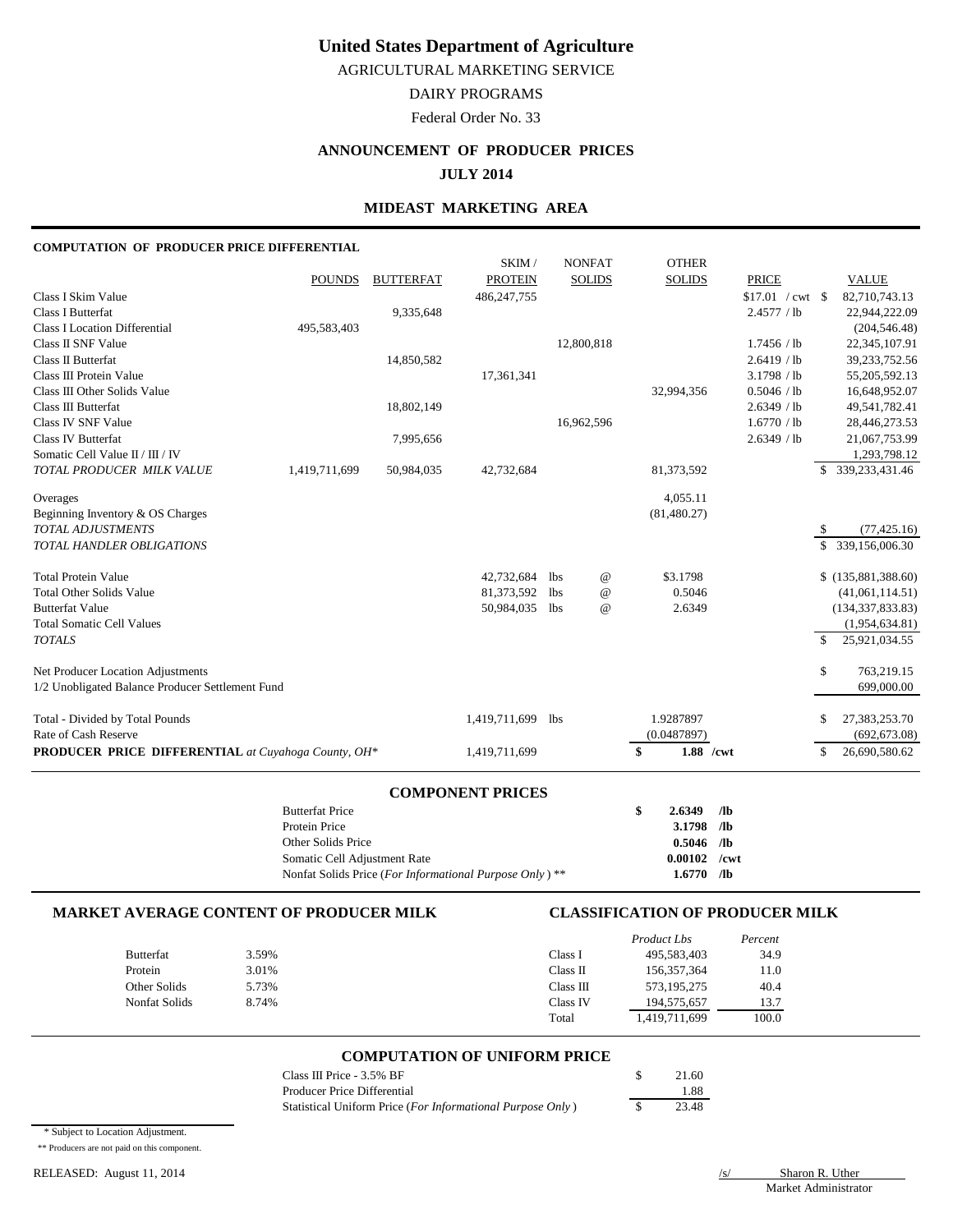AGRICULTURAL MARKETING SERVICE

DAIRY PROGRAMS

Federal Order No. 33

# **ANNOUNCEMENT OF PRODUCER PRICES**

**AUGUST 2014**

### **MIDEAST MARKETING AREA**

#### **COMPUTATION OF PRODUCER PRICE DIFFERENTIAL**

|                                                            |               |                  | SKIM/             |            | <b>NONFAT</b>   | <b>OTHER</b>      |                     |               |                    |
|------------------------------------------------------------|---------------|------------------|-------------------|------------|-----------------|-------------------|---------------------|---------------|--------------------|
|                                                            | <b>POUNDS</b> | <b>BUTTERFAT</b> | <b>PROTEIN</b>    |            | <b>SOLIDS</b>   | <b>SOLIDS</b>     | <b>PRICE</b>        |               | <b>VALUE</b>       |
| Class I Skim Value                                         |               |                  | 506,198,588       |            |                 |                   | $$17.22$ / cwt \ \$ |               | 87,167,396.86      |
| <b>Class I Butterfat</b>                                   |               | 9,325,988        |                   |            |                 |                   | 2.6435 / lb         |               | 24,653,249.31      |
| Class I Location Differential                              | 515,524,576   |                  |                   |            |                 |                   |                     |               | (208, 111.37)      |
| Class II SNF Value                                         |               |                  |                   |            | 13,747,008      |                   | 1.7689 / lb         |               | 24,317,082.46      |
| Class II Butterfat                                         |               | 15,464,940       |                   |            |                 |                   | 2.8518 / lb         |               | 44,102,915.92      |
| Class III Protein Value                                    |               |                  | 17,332,998        |            |                 |                   | 3.1496 / lb         |               | 54,592,010.53      |
| Class III Other Solids Value                               |               |                  |                   |            |                 | 32,609,314        | 0.5036 / lb         |               | 16,422,050.51      |
| Class III Butterfat                                        |               | 19,105,521       |                   |            |                 |                   | 2.8448 / lb         |               | 54, 351, 386. 13   |
| Class IV SNF Value                                         |               |                  |                   |            | 18,063,582      |                   | 1.6047 / lb         |               | 28,986,630.06      |
| <b>Class IV Butterfat</b>                                  |               | 9,093,606        |                   |            |                 |                   | 2.8448 / lb         |               | 25,869,490.36      |
| Somatic Cell Value II / III / IV                           |               |                  |                   |            |                 |                   |                     |               | 1,387,713.29       |
| TOTAL PRODUCER MILK VALUE                                  | 1,456,222,872 | 52,990,055       | 44,237,493        |            |                 | 83,481,482        |                     |               | 361,641,814.06     |
| Overages                                                   |               |                  |                   |            |                 | 37,366.98         |                     |               |                    |
| Beginning Inventory & OS Charges                           |               |                  |                   |            |                 | (20, 163.44)      |                     |               |                    |
| <b>TOTAL ADJUSTMENTS</b>                                   |               |                  |                   |            |                 |                   |                     | \$            | 17,203.54          |
| TOTAL HANDLER OBLIGATIONS                                  |               |                  |                   |            |                 |                   |                     | <sup>S</sup>  | 361,659,017.60     |
| <b>Total Protein Value</b>                                 |               |                  | 44,237,493        | lbs        | $^{\copyright}$ | \$3.1496          |                     |               | \$(139,330,407.96) |
| <b>Total Other Solids Value</b>                            |               |                  | 83,481,482        | <b>lbs</b> | $^\copyright$   | 0.5036            |                     |               | (42,041,274.33)    |
| <b>Butterfat Value</b>                                     |               |                  | 52,990,055        | lbs        | $^{\copyright}$ | 2.8448            |                     |               | (150, 746, 108.46) |
| <b>Total Somatic Cell Values</b>                           |               |                  |                   |            |                 |                   |                     |               | (2,141,697.34)     |
| <b>TOTALS</b>                                              |               |                  |                   |            |                 |                   |                     | <sup>\$</sup> | 27,399,529.51      |
| Net Producer Location Adjustments                          |               |                  |                   |            |                 |                   |                     | \$            | 983,842.53         |
| 1/2 Unobligated Balance Producer Settlement Fund           |               |                  |                   |            |                 |                   |                     |               | 696,000.00         |
| Total - Divided by Total Pounds                            |               |                  | 1,456,222,872 lbs |            |                 | 1.9969039         |                     | \$            | 29,079,372.04      |
| Rate of Cash Reserve                                       |               |                  |                   |            |                 | (0.0469039)       |                     |               | (683, 025.32)      |
| <b>PRODUCER PRICE DIFFERENTIAL</b> at Cuyahoga County, OH* |               |                  | 1,456,222,872     |            |                 | \$<br>$1.95$ /cwt |                     | \$            | 28,396,346.72      |
|                                                            |               |                  |                   |            |                 |                   |                     |               |                    |

#### **COMPONENT PRICES**

| <b>Butterfat Price</b>                                             | S | $2.8448$ /lb   |  |
|--------------------------------------------------------------------|---|----------------|--|
| Protein Price                                                      |   | $3.1496$ /lb   |  |
| Other Solids Price                                                 |   | $0.5036$ /lb   |  |
| Somatic Cell Adjustment Rate                                       |   | $0.00105$ /cwt |  |
| Nonfat Solids Price (For Informational Purpose Only) <sup>**</sup> |   | $1.6047$ /lb   |  |

#### **MARKET AVERAGE CONTENT OF PRODUCER MILK CLASSIFICATION OF PRODUCER MILK**

|               |       |           | Product Lbs   | Percent |
|---------------|-------|-----------|---------------|---------|
| Butterfat     | 3.64% | Class I   | 515,524,576   | 35.4    |
| Protein       | 3.04% | Class II  | 166,875,100   | 11.5    |
| Other Solids  | 5.73% | Class III | 566,614,543   | 38.9    |
| Nonfat Solids | 8.77% | Class IV  | 207, 208, 653 | 14.2    |
|               |       | Total     | 1,456,222,872 | 100.0   |

#### **COMPUTATION OF UNIFORM PRICE**

| Class III Price - 3.5% BF                                  | 22.25 |
|------------------------------------------------------------|-------|
| Producer Price Differential                                | 1.95  |
| Statistical Uniform Price (For Informational Purpose Only) | 24.20 |

\* Subject to Location Adjustment.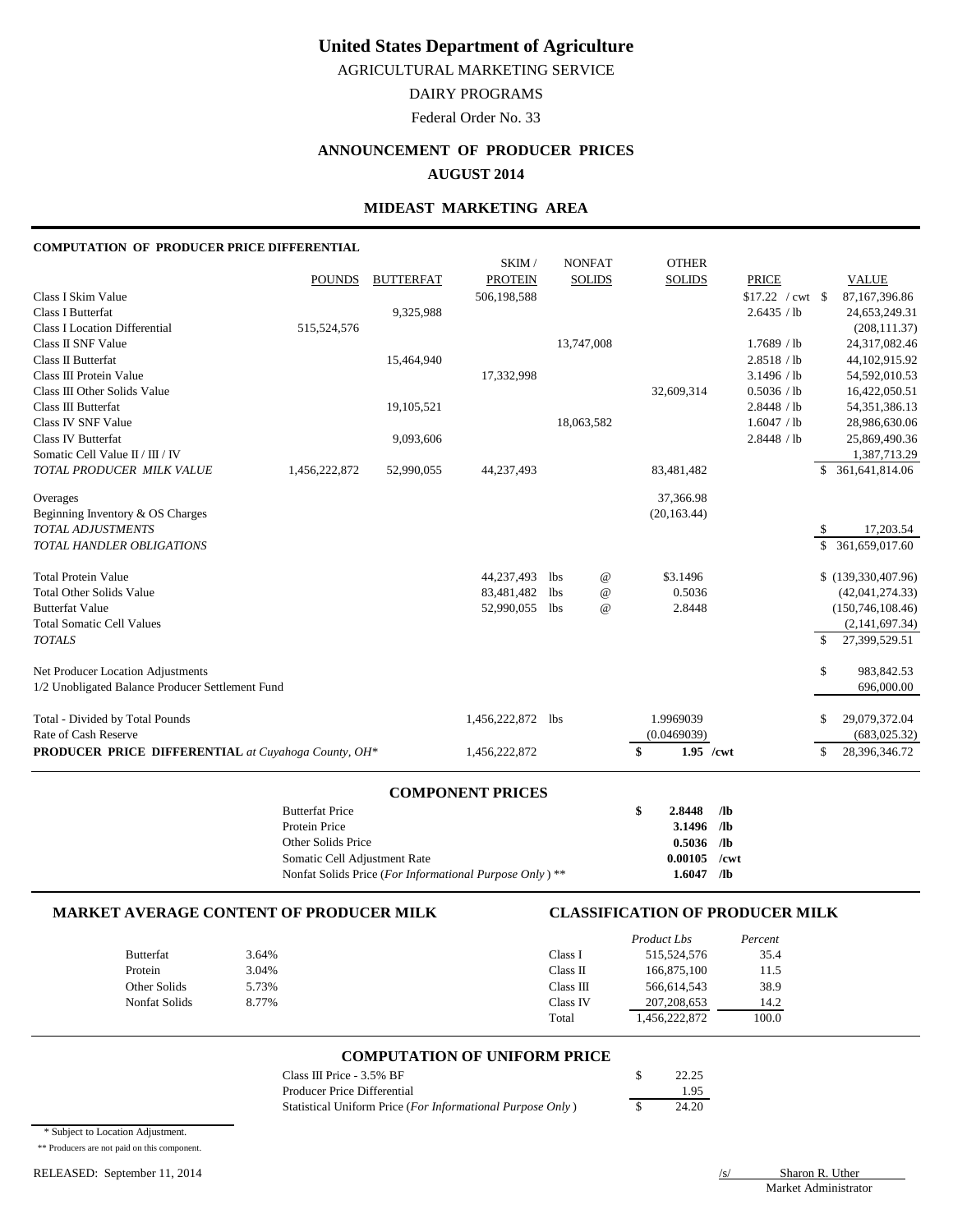AGRICULTURAL MARKETING SERVICE

DAIRY PROGRAMS

Federal Order No. 33

## **ANNOUNCEMENT OF PRODUCER PRICES SEPTEMBER 2014**

#### **MIDEAST MARKETING AREA**

#### **COMPUTATION OF PRODUCER PRICE DIFFERENTIAL**

|                                                     |               |                  | SKIM/          |            | <b>NONFAT</b>  |   | <b>OTHER</b>  |                   |     |                      |
|-----------------------------------------------------|---------------|------------------|----------------|------------|----------------|---|---------------|-------------------|-----|----------------------|
|                                                     | <b>POUNDS</b> | <b>BUTTERFAT</b> | <b>PROTEIN</b> |            | <b>SOLIDS</b>  |   | <b>SOLIDS</b> | <b>PRICE</b>      |     | <b>VALUE</b>         |
| Class I Skim Value                                  |               |                  | 517,379,350    |            |                |   |               | $$16.56$ / cwt \$ |     | 85,678,020.35        |
| Class I Butterfat                                   |               | 9,189,220        |                |            |                |   |               | 2.7573 / lb       |     | 25,337,436.29        |
| <b>Class I Location Differential</b>                | 526,568,570   |                  |                |            |                |   |               |                   |     | (219,709.31)         |
| Class II SNF Value                                  |               |                  |                |            | 18,327,075     |   |               | 1.6956 / lb       |     | 31,075,388.36        |
| Class II Butterfat                                  |               | 15,188,418       |                |            |                |   |               | 3.2537 / lb       |     | 49,418,555.64        |
| Class III Protein Value                             |               |                  | 16,601,233     |            |                |   |               | 3.4991 / lb       |     | 58,089,374.38        |
| Class III Other Solids Value                        |               |                  |                |            |                |   | 30,678,070    | 0.4876 / lb       |     | 14,958,626.93        |
| Class III Butterfat                                 |               | 19,177,628       |                |            |                |   |               | 3.2467 / lb       |     | 62,264,004.83        |
| Class IV SNF Value                                  |               |                  |                |            | 16,578,520     |   |               | 1.2910 / lb       |     | 21,402,869.32        |
| Class IV Butterfat                                  |               | 10,482,185       |                |            |                |   |               | 3.2467 / lb       |     | 34,032,510.05        |
| Somatic Cell Value II / III / IV                    |               |                  |                |            |                |   |               |                   |     | 1,599,697.69         |
| TOTAL PRODUCER MILK VALUE                           | 1,468,625,500 | 54,037,451       | 45,359,198     |            |                |   | 84,055,086    |                   |     | \$383,636,774.53     |
| Overages                                            |               |                  |                |            |                |   | 17,042.09     |                   |     |                      |
| Beginning Inventory & OS Charges                    |               |                  |                |            |                |   | 70,056.84     |                   |     |                      |
| <b>TOTAL ADJUSTMENTS</b>                            |               |                  |                |            |                |   |               |                   | S   | 87,098.93            |
| TOTAL HANDLER OBLIGATIONS                           |               |                  |                |            |                |   |               |                   |     | \$383,723,873.46     |
| <b>Total Protein Value</b>                          |               |                  | 45,359,198     | <b>lbs</b> | $\mathcal{a}$  |   | \$3.4991      |                   |     | \$(158, 716, 369.69) |
| <b>Total Other Solids Value</b>                     |               |                  | 84,055,086     | lbs        | $\mathcal{a}$  |   | 0.4876        |                   |     | (40,985,259.92)      |
| <b>Butterfat Value</b>                              |               |                  | 54,037,451     | <b>lbs</b> | $\overline{a}$ |   | 3.2467        |                   |     | (175, 443, 392.16)   |
| <b>Total Somatic Cell Values</b>                    |               |                  |                |            |                |   |               |                   |     | (2,478,425.36)       |
| <b>TOTALS</b>                                       |               |                  |                |            |                |   |               |                   | \$. | 6,100,426.33         |
| Net Producer Location Adjustments                   |               |                  |                |            |                |   |               |                   | S   | 881,147.51           |
| 1/2 Unobligated Balance Producer Settlement Fund    |               |                  |                |            |                |   |               |                   |     | 654,000.00           |
| Total - Divided by Total Pounds                     |               |                  | 1,468,625,500  | 1bs        |                |   | 0.5199129     |                   | S   | 7,635,573.84         |
| Rate of Cash Reserve                                |               |                  |                |            |                |   | (0.0499129)   |                   |     | (733, 033.58)        |
| PRODUCER PRICE DIFFERENTIAL at Cuyahoga County, OH* |               |                  | 1,468,625,500  |            |                | S | $0.47$ /cwt   |                   | S   | 6,902,540.26         |
|                                                     |               |                  |                |            |                |   |               |                   |     |                      |

#### **COMPONENT PRICES**

| <b>Butterfat Price</b>                                             | 3.2467         | /1 <sub>b</sub> |  |
|--------------------------------------------------------------------|----------------|-----------------|--|
| Protein Price                                                      | $3.4991$ /lb   |                 |  |
| Other Solids Price                                                 | $0.4876$ /lb   |                 |  |
| Somatic Cell Adiustment Rate                                       | $0.00117$ /cwt |                 |  |
| Nonfat Solids Price (For Informational Purpose Only) <sup>**</sup> | 1.2910         | /lb             |  |

#### **MARKET AVERAGE CONTENT OF PRODUCER MILK CLASSIFICATION OF PRODUCER MILK**

|               |       |           | Product Lbs | Percent |
|---------------|-------|-----------|-------------|---------|
| Butterfat     | 3.68% | Class I   | 526,568,570 | 35.9    |
| Protein       | 3.09% | Class II  | 215,684,208 | 14.7    |
| Other Solids  | 5.72% | Class III | 534.992.591 | 36.4    |
| Nonfat Solids | 8.81% | Class IV  | 191,380,131 | 13.0    |
|               |       | Total     | 468,625,500 | 100.0   |

### **COMPUTATION OF UNIFORM PRICE**

| Class III Price - 3.5% BF                                  | 24.60 |
|------------------------------------------------------------|-------|
| Producer Price Differential                                | 0.47  |
| Statistical Uniform Price (For Informational Purpose Only) | 25.07 |

\* Subject to Location Adjustment.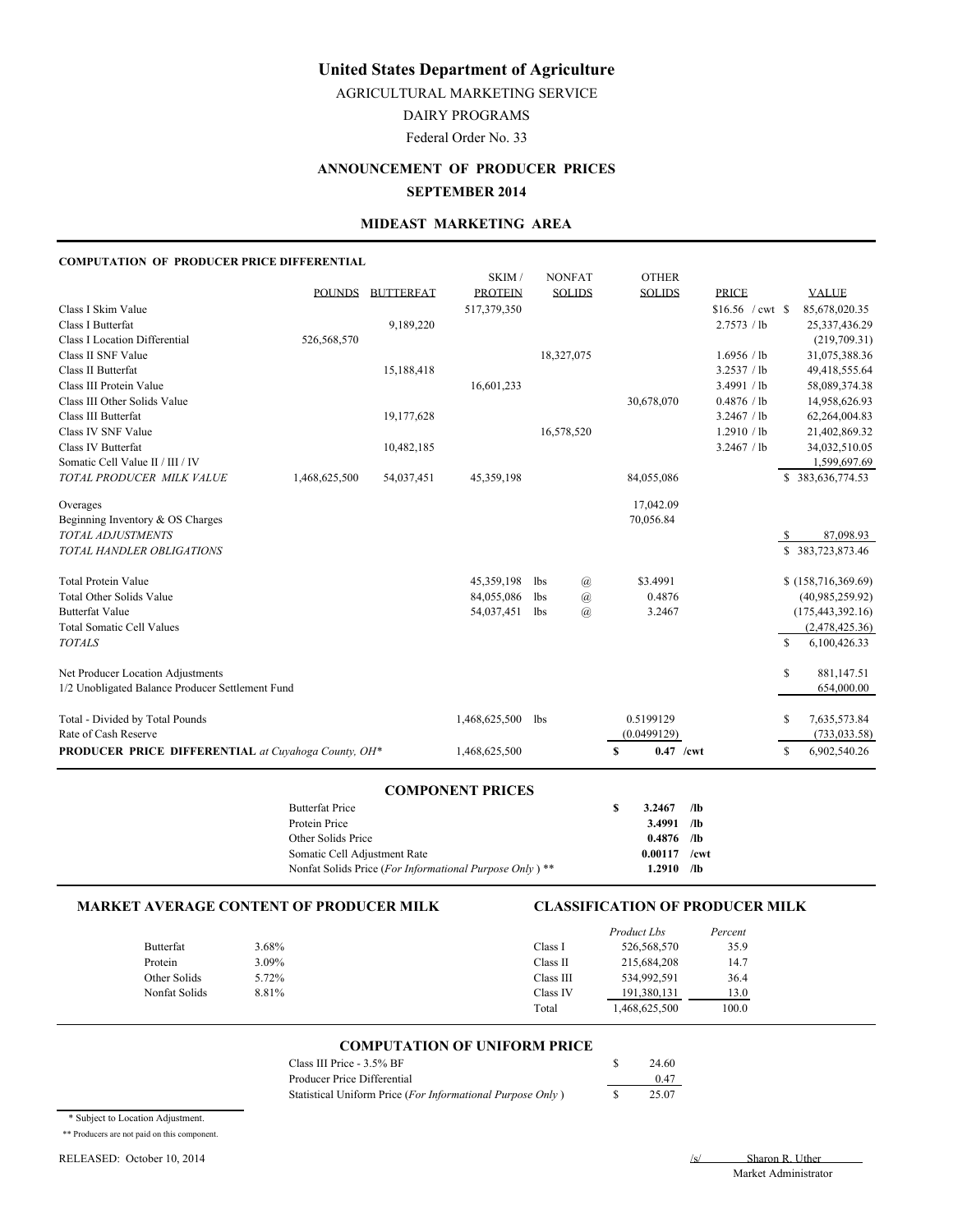AGRICULTURAL MARKETING SERVICE

DAIRY PROGRAMS

Federal Order No. 33

# **ANNOUNCEMENT OF PRODUCER PRICES**

## **OCTOBER 2014**

### **MIDEAST MARKETING AREA**

### **COMPUTATION OF PRODUCER PRICE DIFFERENTIAL**

|                                                                                       | <b>Butterfat Price</b><br>Protein Price |                  |                          |                   |                           | \$<br>/1 <sub>b</sub><br>2.8507<br>/1 <sub>b</sub><br>3.7362 |                   |               |                                       |
|---------------------------------------------------------------------------------------|-----------------------------------------|------------------|--------------------------|-------------------|---------------------------|--------------------------------------------------------------|-------------------|---------------|---------------------------------------|
|                                                                                       |                                         |                  | <b>COMPONENT PRICES</b>  |                   |                           |                                                              |                   |               |                                       |
| PRODUCER PRICE DIFFERENTIAL at Cuyahoga County, OH*                                   |                                         |                  | 1,418,685,898            |                   |                           | \$<br>$(0.51)$ /cwt                                          |                   | \$            | (7,235,298.24)                        |
| Rate of Cash Reserve                                                                  |                                         |                  |                          |                   |                           | (0.0445031)                                                  |                   |               | (631, 359.20)                         |
| Total - Divided by Total Pounds                                                       |                                         |                  | 1,418,685,898            | <b>lbs</b>        |                           | (0.4654969)                                                  |                   | \$            | (6,603,939.04)                        |
| Net Producer Location Adjustments<br>1/2 Unobligated Balance Producer Settlement Fund |                                         |                  |                          |                   |                           |                                                              |                   | \$            | 810,273.79<br>710,000.00              |
|                                                                                       |                                         |                  |                          |                   |                           |                                                              |                   |               |                                       |
| <b>TOTALS</b>                                                                         |                                         |                  |                          |                   |                           |                                                              |                   | $\mathbb{S}$  | (8, 124, 212.83)                      |
| <b>Total Somatic Cell Values</b>                                                      |                                         |                  |                          |                   |                           |                                                              |                   |               | (2,605,890.82)                        |
| <b>Total Other Solids Value</b><br><b>Butterfat Value</b>                             |                                         |                  | 81,142,481<br>53,546,923 | lbs<br><b>lbs</b> | $^\copyright$<br>$\omega$ | 0.467<br>2.8507                                              |                   |               | (37,893,538.65)<br>(152, 646, 213.38) |
| <b>Total Protein Value</b>                                                            |                                         |                  | 44,754,887               | <b>lbs</b>        | $^\text{\textregistered}$ | \$3.7362                                                     |                   |               | \$(167, 213, 208.86)                  |
| TOTAL HANDLER OBLIGATIONS                                                             |                                         |                  |                          |                   |                           |                                                              |                   | $\mathcal{S}$ | 352,234,638.88                        |
| <b>TOTAL ADJUSTMENTS</b>                                                              |                                         |                  |                          |                   |                           |                                                              |                   | S             | 41,928.54                             |
| Overages<br>Beginning Inventory & OS Charges                                          |                                         |                  |                          |                   |                           | 57,957.13<br>(16,028.59)                                     |                   |               |                                       |
| TOTAL PRODUCER MILK VALUE                                                             | 1,418,685,898                           | 53,546,923       | 44,754,887               |                   |                           | 81,142,481                                                   |                   |               | \$ 352,192,710.34                     |
| Somatic Cell Value II / III / IV                                                      |                                         |                  |                          |                   |                           |                                                              |                   |               | 1,611,551.67                          |
| Class IV Butterfat                                                                    |                                         | 12,753,409       |                          |                   |                           |                                                              | 2.8507 / lb       |               | 36, 356, 143.07                       |
| Class IV SNF Value                                                                    |                                         |                  |                          |                   | 21,289,315                |                                                              | 1.3090 / lb       |               | 27,867,713.35                         |
| Class III Butterfat                                                                   |                                         | 12,819,116       |                          |                   |                           |                                                              | 2.8507 / lb       |               | 36,543,454.00                         |
| Class III Other Solids Value                                                          |                                         |                  |                          |                   |                           | 17,928,888                                                   | 0.467 / lb        |               | 8,372,790.72                          |
| Class III Protein Value                                                               |                                         |                  | 9,924,928                |                   |                           |                                                              | 3.7362 / lb       |               | 37,081,516.00                         |
| Class II Butterfat                                                                    |                                         | 18,203,090       |                          |                   |                           |                                                              | 2.8577 / lb       |               | 52,018,970.29                         |
| Class II SNF Value                                                                    |                                         |                  |                          |                   | 27.091.813                |                                                              | 1.3733 / lb       |               | 37,205,186.81                         |
| <b>Class I Location Differential</b>                                                  | 548,877,240                             | 9,771,308        |                          |                   |                           |                                                              | 3.161 / lb        |               | 30,887,104.62<br>(229, 619.72)        |
| Class I Skim Value<br><b>Class I Butterfat</b>                                        |                                         |                  | 539,105,932              |                   |                           |                                                              | $$15.67$ / cwt \$ |               | 84,477,899.53                         |
|                                                                                       | <b>POUNDS</b>                           | <b>BUTTERFAT</b> | <b>PROTEIN</b>           |                   | <b>SOLIDS</b>             | <b>SOLIDS</b>                                                | <b>PRICE</b>      |               | <b>VALUE</b>                          |
|                                                                                       |                                         |                  | SKIM /                   |                   | <b>NONFAT</b>             | <b>OTHER</b>                                                 |                   |               |                                       |
|                                                                                       |                                         |                  |                          |                   |                           |                                                              |                   |               |                                       |

| Protein Price                                           | $3.7362$ /ID   |  |
|---------------------------------------------------------|----------------|--|
| Other Solids Price                                      | $0.4670$ /lb   |  |
| Somatic Cell Adjustment Rate                            | $0.00115$ /cwt |  |
| Nonfat Solids Price (For Informational Purpose Only) ** | $1.3090$ /lb   |  |

#### **MARKET AVERAGE CONTENT OF PRODUCER MILK CLASSIFICATION OF PRODUCER MILK**

|                  |       |           | Product Lbs   | Percent |
|------------------|-------|-----------|---------------|---------|
| <b>Butterfat</b> | 3.77% | Class l   | 548,877,240   | 38.7    |
| Protein          | 3.15% | Class II  | 312,079,177   | 22.0    |
| Other Solids     | 5.72% | Class III | 314,552,655   | 22.2    |
| Nonfat Solids    | 8.87% | Class IV  | 243.176.826   | 17.1    |
|                  |       | Total     | 1,418,685,898 | 100.0   |

#### **COMPUTATION OF UNIFORM PRICE**

| Class III Price - 3.5% BF                                  | 23.82  |
|------------------------------------------------------------|--------|
| Producer Price Differential                                | (0.51) |
| Statistical Uniform Price (For Informational Purpose Only) | 23.31  |

\* Subject to Location Adjustment.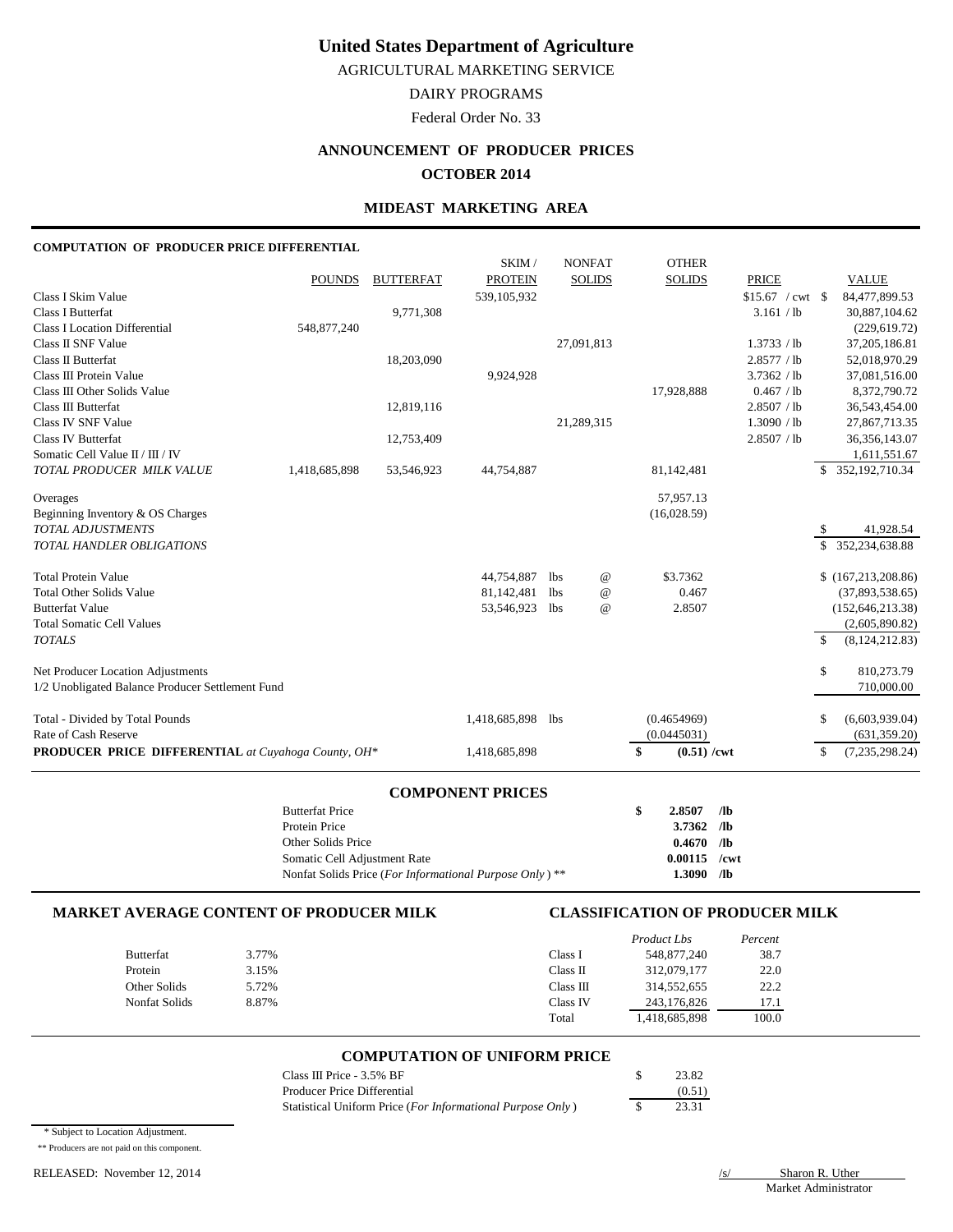AGRICULTURAL MARKETING SERVICE

DAIRY PROGRAMS

Federal Order No. 33

# **ANNOUNCEMENT OF PRODUCER PRICES**

## **NOVEMBER 2014**

### **MIDEAST MARKETING AREA**

### **COMPUTATION OF PRODUCER PRICE DIFFERENTIAL**

|                                                              | <b>Butterfat Price</b> |                  |                         |            |                           | \$<br>2.2011<br>/1 <sub>b</sub> |                            |                                          |
|--------------------------------------------------------------|------------------------|------------------|-------------------------|------------|---------------------------|---------------------------------|----------------------------|------------------------------------------|
|                                                              |                        |                  | <b>COMPONENT PRICES</b> |            |                           |                                 |                            |                                          |
| <b>PRODUCER PRICE DIFFERENTIAL</b> at Cuyahoga County, OH*   |                        |                  | 1,446,784,528           |            |                           | \$<br>$(0.74) / \text{cwt}$     |                            | (10,706,205.04)<br>\$                    |
| Rate of Cash Reserve                                         |                        |                  |                         |            |                           | (0.0432011)                     |                            | (625, 026.83)                            |
| Total - Divided by Total Pounds                              |                        |                  | 1,446,784,528           | <b>lbs</b> |                           | (0.6967989)                     |                            | (10,081,178.21)<br>S                     |
| 1/2 Unobligated Balance Producer Settlement Fund             |                        |                  |                         |            |                           |                                 |                            | 683,000.00                               |
| Net Producer Location Adjustments                            |                        |                  |                         |            |                           |                                 |                            | \$<br>917,875.49                         |
|                                                              |                        |                  |                         |            |                           |                                 |                            |                                          |
| <b>Total Somatic Cell Values</b><br><b>TOTALS</b>            |                        |                  |                         |            |                           |                                 |                            | (2,636,954.45)<br>(11,682,053.70)<br>\$. |
| <b>Butterfat Value</b>                                       |                        |                  | 55,975,162              | lbs        | $\omega$                  | 2.2011                          |                            | (123, 206, 929.06)                       |
| <b>Total Other Solids Value</b>                              |                        |                  | 82,678,998              | <b>lbs</b> | $^\text{\textregistered}$ | 0.4505                          |                            | (37, 246, 888.64)                        |
| <b>Total Protein Value</b>                                   |                        |                  | 46,461,524              | lbs        | $^{\copyright}$           | \$3.9018                        |                            | \$(181, 283, 574.33)                     |
|                                                              |                        |                  |                         |            |                           |                                 |                            |                                          |
| TOTAL HANDLER OBLIGATIONS                                    |                        |                  |                         |            |                           |                                 |                            | 332,692,292.78<br>\$                     |
| Beginning Inventory & OS Charges<br><b>TOTAL ADJUSTMENTS</b> |                        |                  |                         |            |                           | 11,093.52                       |                            | 13,812.54<br>S.                          |
| Overages                                                     |                        |                  |                         |            |                           | 2,719.02                        |                            |                                          |
|                                                              |                        |                  |                         |            |                           |                                 |                            |                                          |
| TOTAL PRODUCER MILK VALUE                                    | 1,446,784,528          | 55,975,162       | 46,461,524              |            |                           | 82,678,998                      |                            | 332,678,480.24<br>S.                     |
| Somatic Cell Value II / III / IV                             |                        |                  |                         |            |                           |                                 |                            | 1,691,353.29                             |
| <b>Class IV Butterfat</b>                                    |                        | 12,468,645       |                         |            | 24,140,223                |                                 | 1.2102 / lb<br>2.2011 / lb | 29, 214, 497.87<br>27,444,734.54         |
| Class III Butterfat<br>Class IV SNF Value                    |                        | 15,730,171       |                         |            |                           |                                 | 2.2011 / lb                | 34,623,679.39                            |
| Class III Other Solids Value                                 |                        |                  |                         |            |                           | 21,706,922                      | 0.4505 / lb                | 9,778,968.34                             |
| Class III Protein Value                                      |                        |                  | 12,193,090              |            |                           |                                 | 3.9018 / lb                | 47,574,998.58                            |
| Class II Butterfat                                           |                        | 18,133,000       |                         |            |                           |                                 | 2.2081 / lb                | 40,039,477.30                            |
| Class II SNF Value                                           |                        |                  |                         |            | 23,481,229                |                                 | 1.4022 / lb                | 32,925,379.31                            |
| <b>Class I Location Differential</b>                         | 523,346,911            |                  |                         |            |                           |                                 |                            | (214, 272.48)                            |
| <b>Class I Butterfat</b>                                     |                        | 9,643,346        |                         |            |                           |                                 | 3.2416 / lb                | 31,259,870.40                            |
| Class I Skim Value                                           |                        |                  | 513,703,565             |            |                           |                                 | $$15.25$ / cwt \\$         | 78,339,793.70                            |
|                                                              | <b>POUNDS</b>          | <b>BUTTERFAT</b> | <b>PROTEIN</b>          |            | <b>SOLIDS</b>             | <b>SOLIDS</b>                   | <b>PRICE</b>               | <b>VALUE</b>                             |
|                                                              |                        |                  | SKIM/                   |            | <b>NONFAT</b>             | <b>OTHER</b>                    |                            |                                          |

|                                                                    | -------        |  |
|--------------------------------------------------------------------|----------------|--|
| Protein Price                                                      | $3.9018$ /lb   |  |
| Other Solids Price                                                 | $0.4505$ /lb   |  |
| Somatic Cell Adjustment Rate                                       | $0.00107$ /cwt |  |
| Nonfat Solids Price (For Informational Purpose Only) <sup>**</sup> | $1.2102$ /lb   |  |

#### **MARKET AVERAGE CONTENT OF PRODUCER MILK CLASSIFICATION OF PRODUCER MILK**

|                  |       |           | Product Lbs | Percent |
|------------------|-------|-----------|-------------|---------|
| <b>Butterfat</b> | 3.87% | Class I   | 523,346,911 | 36.2    |
| Protein          | 3.21% | Class II  | 271,057,232 | 18.7    |
| Other Solids     | 5.71% | Class III | 380,299,542 | 26.3    |
| Nonfat Solids    | 8.92% | Class IV  | 272,080,843 | 18.8    |
|                  |       | Total     | 446,784,528 | 100.0   |

#### **COMPUTATION OF UNIFORM PRICE**

| Class III Price - 3.5% BF                                  | 21.94  |
|------------------------------------------------------------|--------|
| Producer Price Differential                                | (0.74) |
| Statistical Uniform Price (For Informational Purpose Only) | 21.20  |

\* Subject to Location Adjustment.